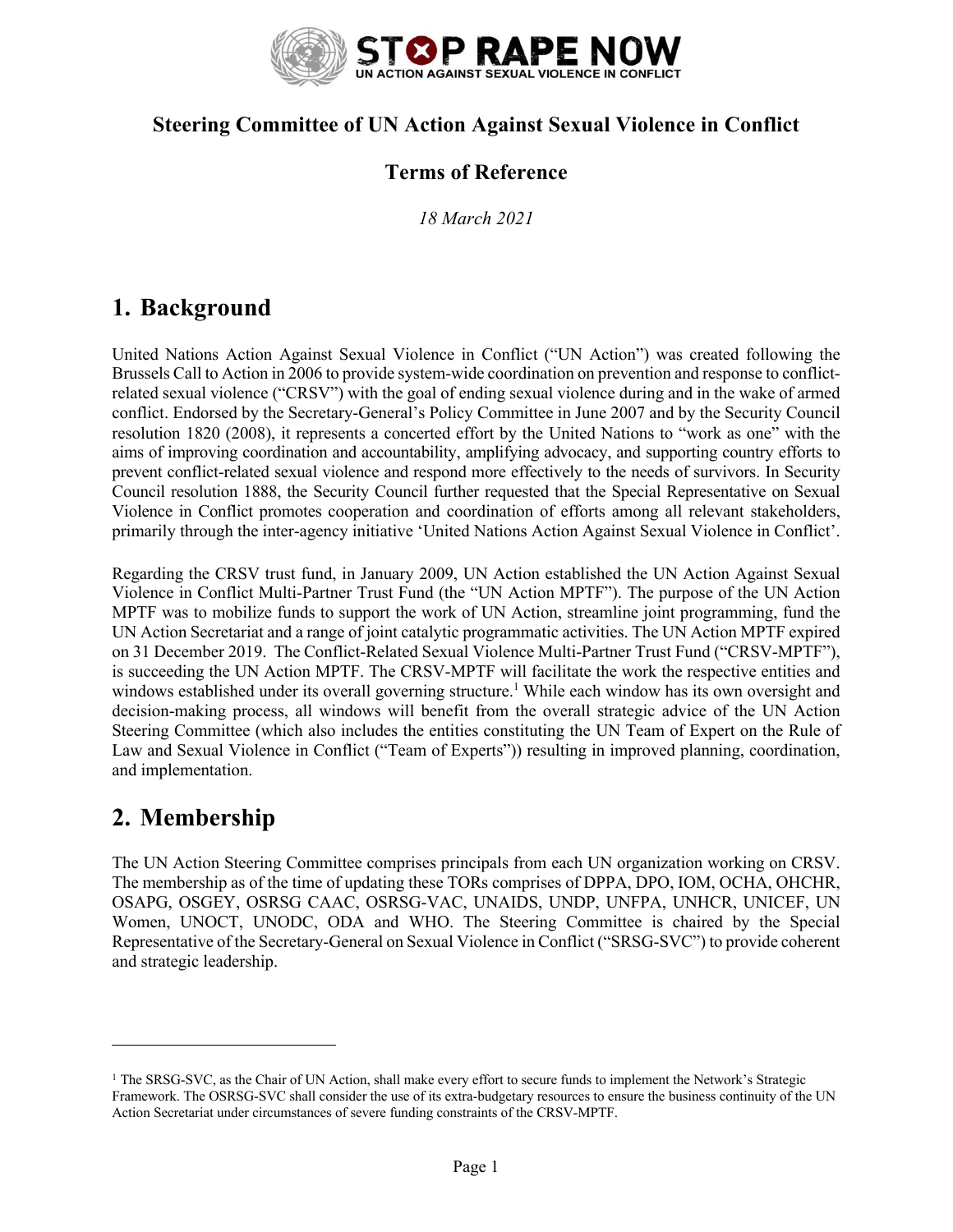

# **3. Functions of the UN Action Steering Committee**

The UN Action Steering Committee serves as high-level forum for discussing and coordinating substantive policy and operational matters regarding CRSV with a view to taking decisions on concerted courses of action and follow up by UN Action.

The key tasks of the Steering Committee include:

- a) Serving as high-level forum for discussing and coordinating substantive policy and operational matters regarding CRSV;
- b) Endorsing the multi-year Strategic Framework for UN Action developed by focal points, which sets out clear tasks and outputs to be achieved by the network, indicating the contributions and added value of each member entity;
- c) Provide leadership and advocacy within the members own entities on addressing CRSV and on the participation in UN Action;
- d) Ensure that CRSV prevention and response is mainstreamed within the members own entity;
- e) Ensuring that resources are made available within the members own entity to implement UN Action's workplan and the Strategic Framework;
- f) Reviewing and endorsing the annual report of the Secretary-General on CRSV;
- g) Endorsing decisions by the UN Action Resource Management Committee on the allocation of UN Action's resources from the CRSV-MPTF; 2
- h) Providing strategic advice **related to the CRSV-MPTF**. This includes:
	- a. Reviewing and approving its Terms of Reference and Rules of Procedure, based on the generic steering committee terms of reference, and updating and/or modifying them, as necessary, in case of compelling requirements. In case of departures from the generic terms of reference, the terms of reference ("Terms of Reference") of the Steering Committee should be referred for endorsement to the HQs Fiduciary Management Oversight Group;
	- b. Reviewing and approving the allocation of available unearmarked CRSV-MPTF resources based on proposals or other statements of need presented by the UN Action Secretariat on behalf of the respective windows in alignment with the CRSV-MPTF terms of reference;

<sup>2</sup> In that regard, these TORs are to be read in conjunction with the Terms of Reference of the CRSV-MPTF and TORs of the UN Action window of the CRSV-MPTF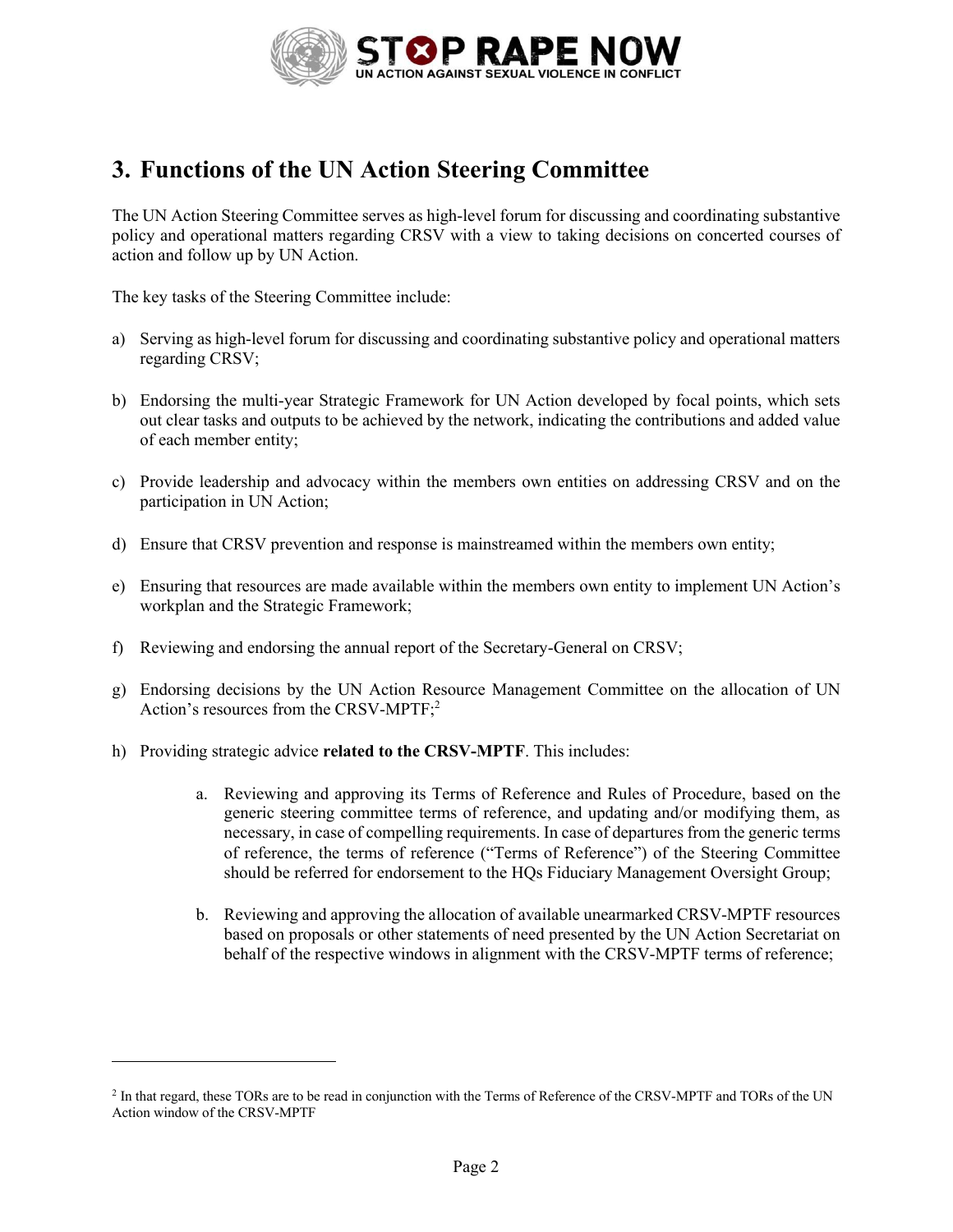

- c. Delegating to the Team of Experts Advisory Group the authority to approve distribution of allocations to their respective window in alignment with the CRSV-MPTF terms of reference<sup>3</sup>;
- d. Discussing the CRSV-MPTF requirements and priorities concerning, inter alia:
	- i. Programme/project management, including consistent and common approaches to programme/project costing, cost recovery, implementation modalities, resultsbased reporting and impact assessment; and
	- ii. Information management including appropriate MPTF and MPTF donor visibility.
- e. Agreeing the terms of reference of the overall CRSV-MPTF, as well those of the UN Action window. Delegating to the Team of Experts Advisory Group as the oversight and decision-making body for the Team of Experts-window of the CRSV-MPTF the authority to approve the terms of reference for the Team of Experts Advisory Group;
- f. Ensuring appropriate consultative processes take place with key stakeholders to avoid duplication or overlap within the CRSV-MPTF windows and between other funding mechanisms;
- g. Reviewing and approving the periodic progress reports (programmatic and financial) consolidated by the Administrative Agent based on the progress reports submitted by the Secretariat based on contributions received by Participating UN Organizations. Consolidated annual reports should include a section on the activity of the overall fund and windows and Steering Committee;
- h. Reviewing findings of the summary audit reports consolidated by the internal audit service of the Administrative Agent, and highlighting lessons learnt and periodically discussing follow up by Participating UN Organizations on recommended actions that have MPTFwide impact;
- i. Agreeing on the scope and frequency of the independent "lessons-learned and review" of the CRSV-MPTF commissioned by the Steering Committee, in consultation with the HQ Fiduciary Management Oversight Group;
- j. Reviewing the draft/final reports on lessons learnt, ensuring the implementation of recommendations and identifying critical issues for consideration by the HQs Fiduciary Management Oversight Group (to be brought up to the ASG Group, if/as required)
- k. Ensuring that its decisions are in accordance with the regulatory requirements and frameworks of the Participating Agencies and agreements with the programme country and donors;
- l. Ensuring that its decisions are duly recorded and promptly communicated to Participating Agencies, the programme country, and donors, as appropriate;

<sup>&</sup>lt;sup>3</sup> The Terms of Reference for the UN Action window and the TOE advisory group are included in the Annexes to the Terms of Reference of the CRSV MPTF